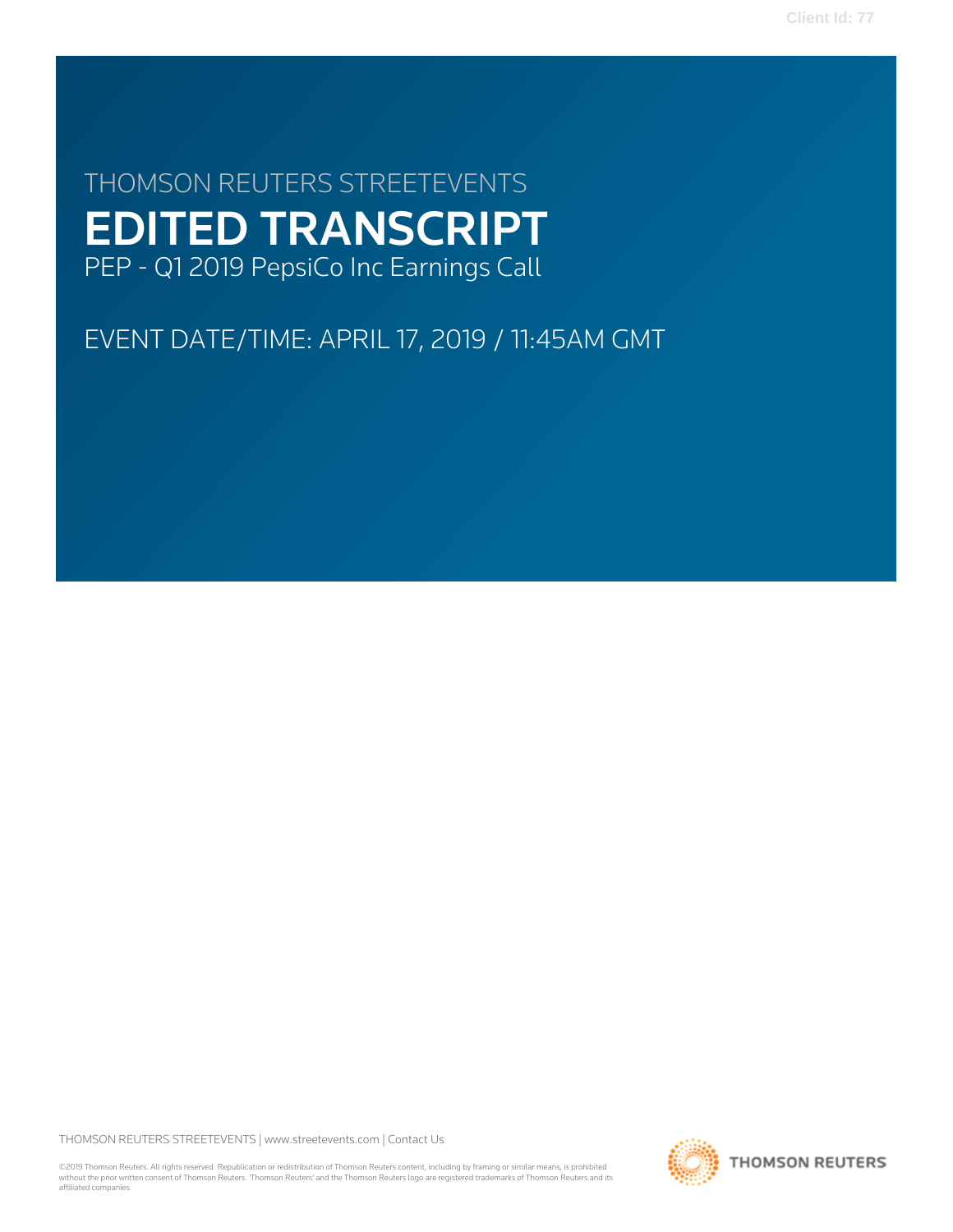### **CORPORATE PARTICIPANTS**

**[Hugh F. Johnston](#page-3-0)** PepsiCo, Inc. - Vice Chairman, Executive VP & CFO **[Jamie Caulfield](#page-1-0)** PepsiCo, Inc. - SVP of IR **[Ramon Luis Laguarta](#page-2-0)** PepsiCo, Inc. - Chairman & CEO

### **CONFERENCE CALL PARTICIPANTS**

**[Ali Dibadj](#page-5-0)** Sanford C. Bernstein & Co., LLC., Research Division - SVP and Senior Analyst **[Amit Sharma](#page-10-0)** BMO Capital Markets Equity Research - Analyst **[Andrea Faria Teixeira](#page-6-0)** JP Morgan Chase & Co, Research Division - MD **[Bonnie Lee Herzog](#page-6-1)** Wells Fargo Securities, LLC, Research Division - MD and Senior Beverage & Tobacco Analyst **[Bryan Douglass Spillane](#page-4-0)** BofA Merrill Lynch, Research Division - MD of Equity Research **[Caroline Shan Levy](#page-8-0)** Macquarie Research - Senior Analyst **[Judy Eunjoo Hong](#page-4-1)** Goldman Sachs Group Inc., Research Division - MD, Senior Analyst & Co-Head of the GIR Asian Professionals Network **[Kaumil S. Gajrawala](#page-7-0)** Crédit Suisse AG, Research Division - MD & Research Analyst **[Kevin Michael Grundy](#page-11-0)** Jefferies LLC, Research Division - Senior VP & Equity Analyst **[Lauren Rae Lieberman](#page-3-1)** Barclays Bank PLC, Research Division - MD & Senior Research Analyst **[Laurent Daniel Grandet](#page-11-1)** Guggenheim Securities, LLC, Research Division - Senior Analyst and MD of the Consumer & Retail Team **[Robert Edward Ottenstein](#page-9-0)** Evercore ISI Institutional Equities, Research Division - Senior MD & Head of Global Beverages Research **[Sean Roberts King](#page-12-0)** UBS Investment Bank, Research Division - Equity Research Analyst of Beverages **[Stephen Robert R. Powers](#page-9-1)** Deutsche Bank AG, Research Division - Research Analyst **[Vivien Nicole Azer](#page-7-1)** Cowen and Company, LLC, Research Division - MD and Senior Research Analyst **[William Bates Chappell](#page-10-1)** SunTrust Robinson Humphrey, Inc., Research Division - MD

### **PRESENTATION**

### **Operator**

<span id="page-1-0"></span>Good morning, and welcome to PepsiCo's First Quarter 2019 Earnings Conference Call. (Operator Instructions) Today's call is being recorded and will be archived at www.pepsico.com.

It is now my pleasure to introduce Mr. Jamie Caulfield, Senior Vice President of Investor Relations. Mr. Caulfield, you may begin.

### **Jamie Caulfield** - PepsiCo, Inc. - SVP of IR

Thank you, operator, and good morning, everyone. I'm joined this morning by PepsiCo's Chairman and CEO, Ramon Laguarta; and PepsiCo's Vice Chairman and CFO, Hugh Johnston. We'll begin today's call with some brief prepared comments from Ramon and Hugh, and then we'll open the call up to your questions.

Before we begin, please take note of our cautionary statement. This conference call includes forward-looking statements, including statements regarding 2019 guidance based on currently available information. Forward-looking statements inherently involve risks and uncertainties that

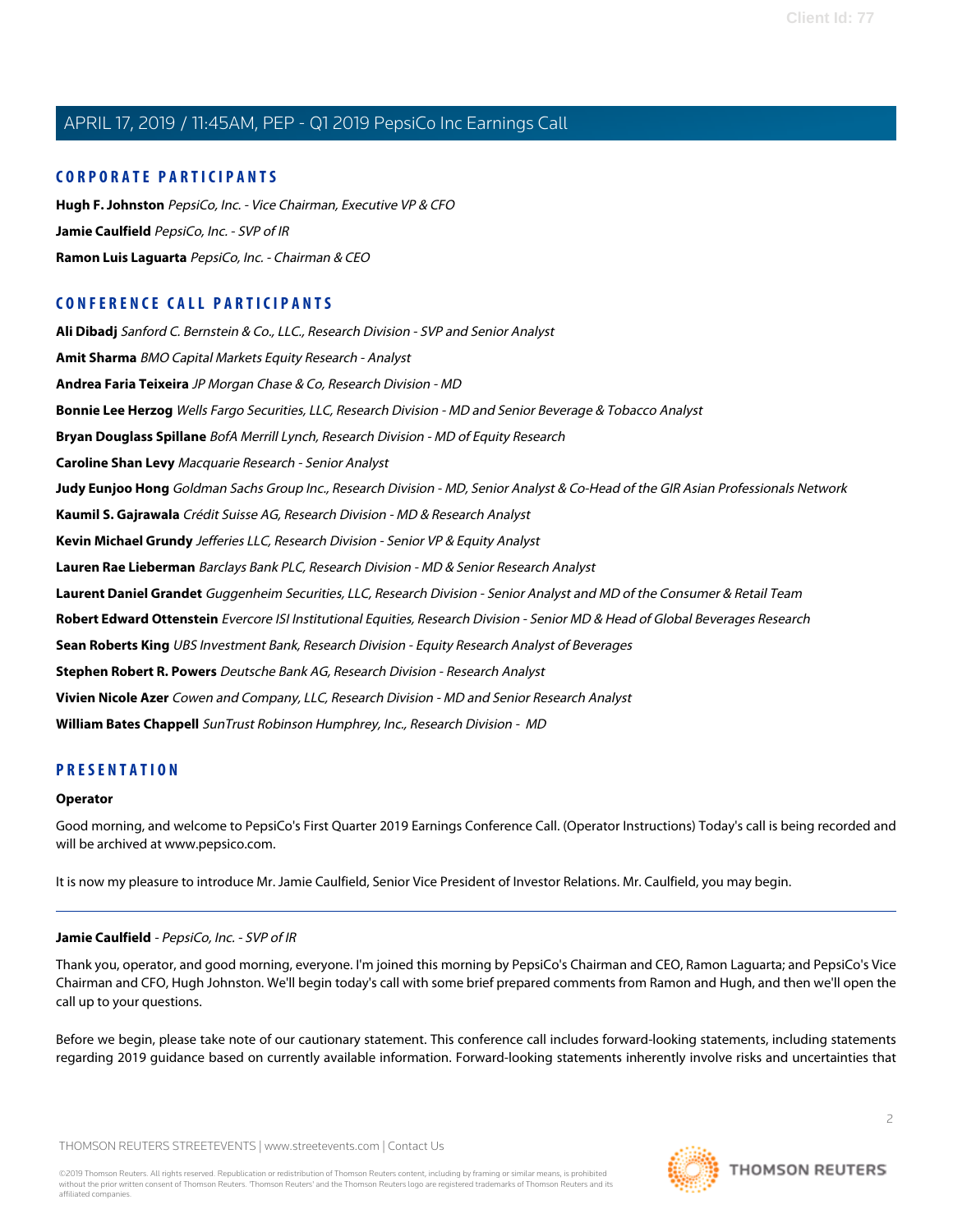could cause our actual results to differ materially from those predicted. Statements made on this conference call should be considered together with cautionary statements and other information contained in today's earnings release and in our most recent periodic reports filed with the SEC.

When discussing our financial results on today's call, we will refer to certain non-GAAP measures, which exclude certain items from our reported results. Such items include the impacts of certain tax-related matters, foreign exchange translation, acquisitions, divestitures, structural and other changes and restructuring charges. You should refer to the glossary and other attachments to this morning's earnings release and to the Investors section of PepsiCo's website under the Earnings Information tab to find full explanations and reconciliations of these non-GAAP measures.

<span id="page-2-0"></span>And now it's my pleasure to introduce Ramon Laguarta.

### **Ramon Luis Laguarta** - PepsiCo, Inc. - Chairman & CEO

Thank you, Jamie. Good morning, everyone. About 2 months ago, we shared with you in some detail our priorities for the business and our financial goals for 2019. So today, we're keeping our prepared comments short, just touching on the highlights for the quarter, and then we will leave enough time to get to all your questions.

I'll just start by simply saying that we're very pleased with our results for the very -- for the first quarter. Our rate of organic revenue growth accelerated to 5.2%, our highest rate of quarterly growth in more than 3 years. This top line performance was broad-based with particularly strong organic revenue growth at Frito-Lay North America, which grew 6%, and our international divisions, while negatively affected on reported basis by ForEx and refranchising, delivered organic revenue growth of 8% in ESSA and 10% in both Latin America and AMENA.

We also had solid growth and continued progress at PepsiCo Beverages North America where organic revenue was up 2% -- 2.5% in the quarter. We invested, as planned, across our businesses, and this include a double-digit increase in advertising and marketing. And our productivity and restructuring actions were all implemented according to plan.

Our strong performance in the quarter is emblematic of a number of key strengths in the business, amongst them: the health and resilience of our categories; our leading brands; our broad-based portfolio capable of evolving to satisfy consumer tastes; our developed geographic footprint with strong positions in our largest markets; suite of strong and relevant capabilities across the value chain; scale that allow us to run our operations very efficiently; and of course, our highly engaged and motivated associates, who execute every day in a way that enables us to win in the marketplace. So with strong start to the year and 1 quarter under our belt, we remain confident in achieving the 2019 financial goals we shared with you 2 months ago.

Looking ahead, we're staying focused on the priorities we shared with you in February namely: to accelerate our top line growth in a sustainable way, to compete more effectively to win in most of our markets and more rapidly evolve our capabilities to widen our advantages versus the competition. To achieve these objectives, we're focused on becoming faster, stronger and better. We'll become faster by being more consumer-centric and accelerating investment for top line growth and winning in the marketplace. This means broadening our portfolio and packaging formats to win locally, fortifying our North American businesses by investing in Frito-Lay North America and PepsiCo Beverages North America, and accelerating our international expansion with a disciplined focus on right-to-win markets.

We'll become stronger by transforming our capabilities and our culture. This means driving savings through holistic cost management to invest in the marketplace, developing and scaling the core capabilities necessary to better understand and meet new consumer trends, strengthen our brands and improve customer service, and building a differentiated organization, talent base and culture.

And finally, we'll become better by integrating our purpose agenda into our business strategy with a particular focus on 4 critical initiatives: first, advancing farming practices to optimize crop yields, protect human rights, improve farmer livelihoods and secure supply; second, replenishing more water than we use in water-stressed areas; third, creating a circular economy for plastics; and fourth, increasing the appeal of our products by reducing added sugars, sodium and saturated fats and adding more positive ingredients. The entire organization from the Board to our frontline is moving forward with urgency, and we look forward to updating you on our progress as the year progresses.

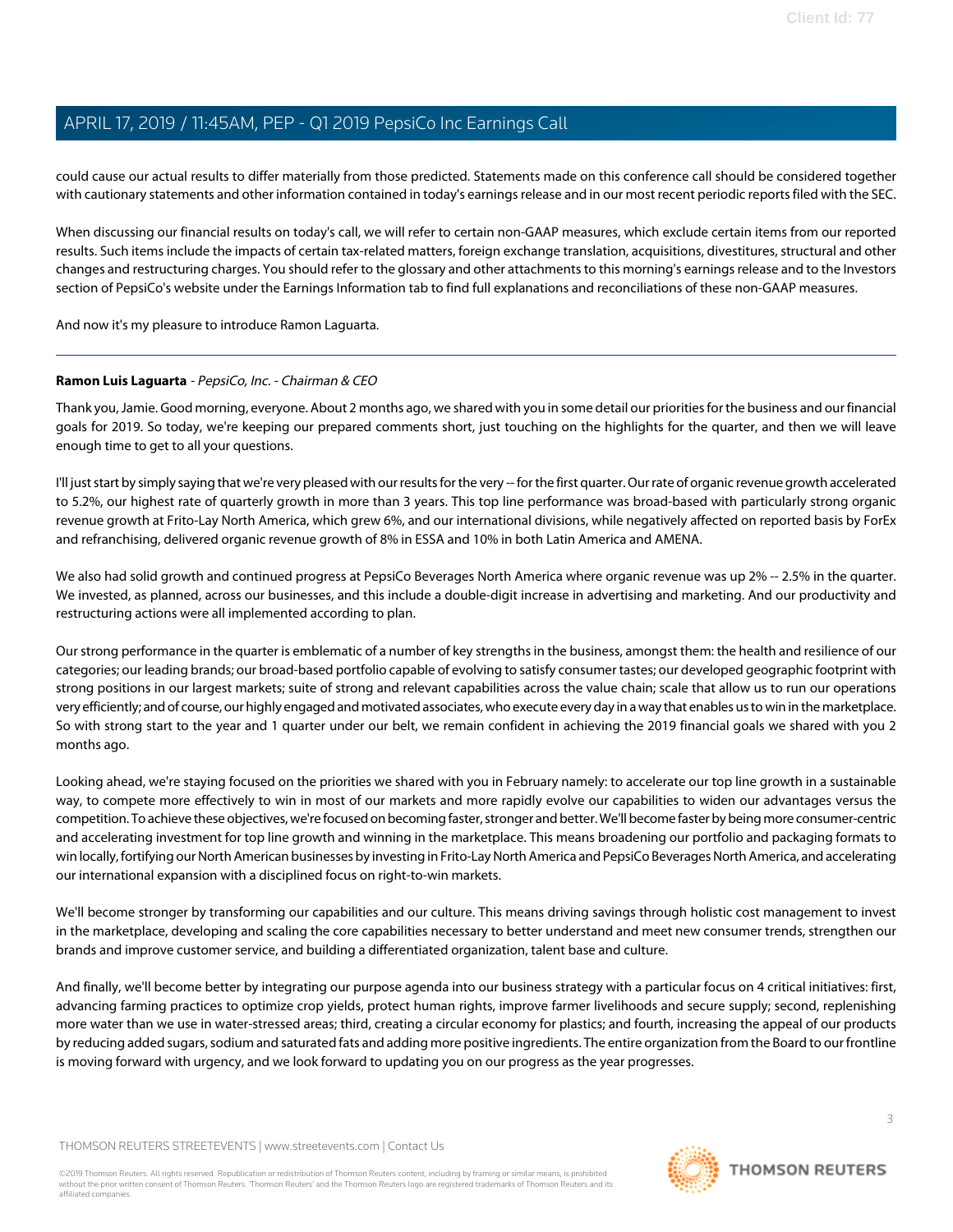And now let me hand you off to Hugh.

### <span id="page-3-0"></span>**Hugh F. Johnston** - PepsiCo, Inc. - Vice Chairman, Executive VP & CFO

Great. Thank you, Ramon, and good morning, everyone. I have just a few comments on the balance of year outlook. As we mentioned in the release, we are reiterating each of the components of our 2019 guidance namely: we continue to expect organic revenue growth of 4%, a core effective tax rate of approximately 21%, core constant currency EPS to decline approximately 1%, free cash flow of approximately \$5 billion, and total cash returned to shareholders of approximately \$8 billion comprised of dividends of approximately \$5 billion and share repurchases of approximately \$3 billion.

With both organic revenue growth and core constant currency EPS growth higher in Q1 than in our full year targets, that implies the growth rate for the balance of the year will be below the Q1 growth rates. So let me address how you should think about that starting with the top line.

First, the rate of organic revenue growth at FLNA in Q1 was extraordinary. We don't expect that rate of growth to continue for the balance of the year. And second, Q1 represented our easiest lap of the year so balance of year laps will be more difficult especially in the back half of the year.

From an EPS perspective, you should consider the following: One, in Q1, we had the benefit of lapping the onetime frontline bonus from 2018, and we also benefited from approximately \$50 million of insurance recoveries in the current year. Two, over the balance of the year, we will be lapping gains from various strategic asset sales and refranchising gains and insurance recoveries, most notably in Q2. Three, our rate of net commodity inflation, which includes the impact of transactional foreign exchange, is expected to accelerate in the second quarter. And finally, our pace of planned reinvestments will accelerate over the course of the year, and you will see this reflected both in core EPS as well as in our operating margin performance.

Now we'll open it up for your questions. Operator, we'll take the first question.

### **QUESTIONS AND ANSWERS**

### <span id="page-3-1"></span>**Operator**

(Operator Instructions) Our first question comes from the line of Lauren Lieberman of Barclays.

### **Lauren Rae Lieberman** - Barclays Bank PLC, Research Division - MD & Senior Research Analyst

The -- I was curious if you could talk a little bit about gross margins, obviously, really solid in the quarter kind of as expected. But I was curious about: one, in the near term, kind of next year let's call it, thinking about commodity inflation environment somewhat, how you might expect that to progress? And then also longer term, as mix in the portfolio evolves, I guess category mix within beverages, price tiering, some of the things you've talked about in emerging markets, how should we think about gross margins from a longer-term perspective?

### **Hugh F. Johnston** - PepsiCo, Inc. - Vice Chairman, Executive VP & CFO

Yes. Happy to, Lauren, too. A couple of things. One, obviously, we don't give gross margin guidance, so I'll talk more conceptually than I will specifically to numbers. We were obviously pleased with gross margins in the first quarter, but as I just mentioned, we do expect to see more commodity inflation in the balance of the year, and transactional ForEx will pressure commodities as well. So I think in the first quarter, we saw probably, I call it, very strong gross margin performance. In the balance of the year, we'll see how it plays out based on how FX and commodities play out. Longer term, obviously, we're looking to increase gross margins over time, and that's driven primary by productivity in the cost of goods area.

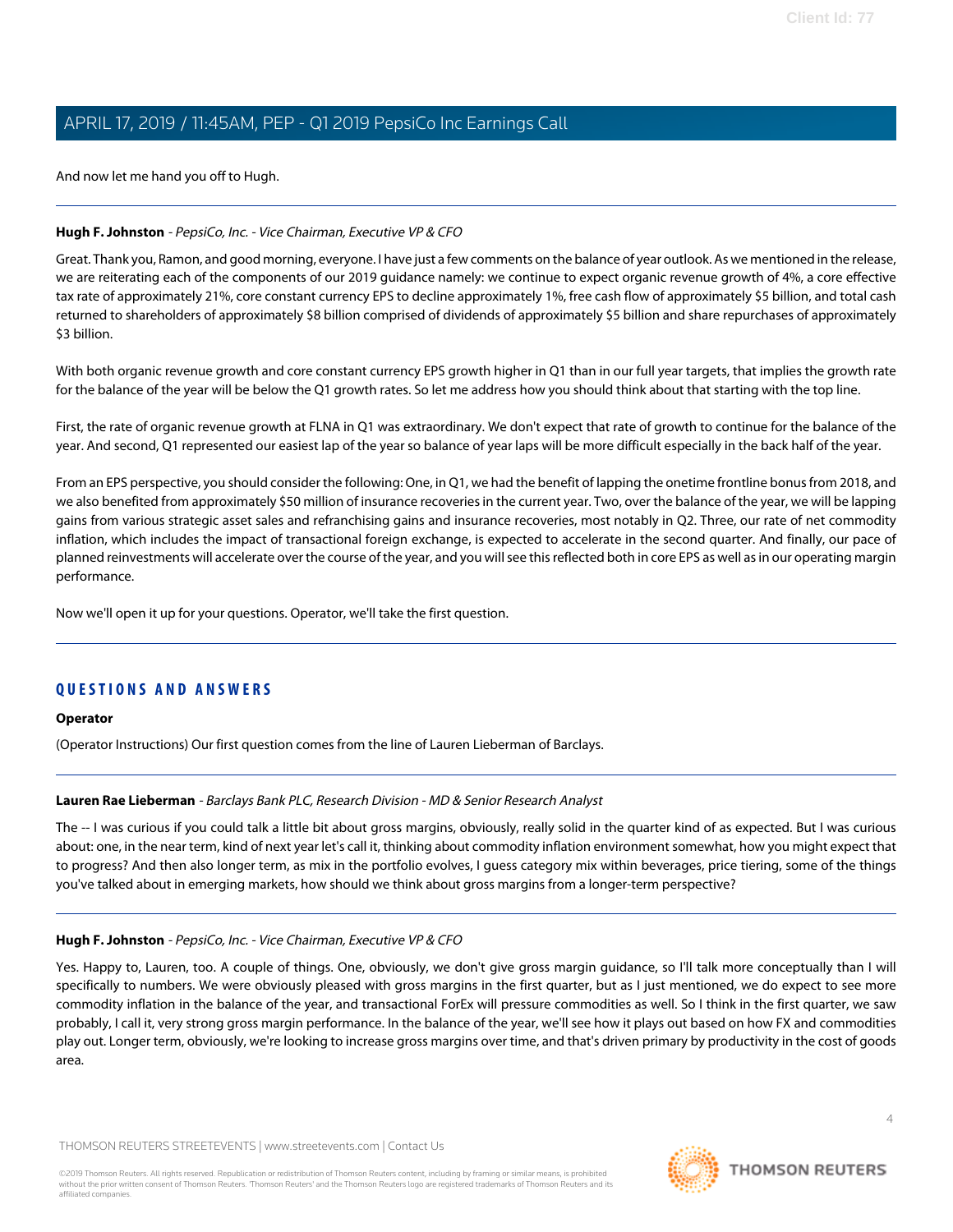### **Ramon Luis Laguarta** - PepsiCo, Inc. - Chairman & CEO

Lauren, there's 3 capabilities we're working on to make sure we protect our gross margins long term, expand it. One is net revenue management, key capability. The other one is innovation. And the other one is holistic cost management. So those 3 capabilities are the ones where we'll invest in and develop in the team to make sure that we protect gross margin long term.

### **Operator**

<span id="page-4-1"></span>Your next question comes from the line of Judy Hong of Goldman Sachs.

### **Judy Eunjoo Hong** - Goldman Sachs Group Inc., Research Division - MD, Senior Analyst & Co-Head of the GIR Asian Professionals Network

So obviously, a pretty strong quarter from an organic revenue growth perspective, particularly as you called out some of the international markets in ESSA and AMENA. Maybe you could give us a little bit more color just in terms of what you've seen in category versus your market share in some of your key markets. And Hugh, you commented on sort of the strength in ESSA not repeating in the back half of the year. So maybe a little bit more color just why you don't think that, that will be sustainable in the balance of the year.

### **Ramon Luis Laguarta** - PepsiCo, Inc. - Chairman & CEO

Judy, this is Ramon. Yes, we're very pleased with the growth in international. And really, the macros have been very, very positive, I would say, during the quarter. We haven't seen any major geopolitical or big devaluation in any of our markets.

So with your comments on ESSA, we've been investing in ESSA for many years now in building sustainable marketplace performance, and that's coming across. Most of our markets are gaining share, both in beverages and snacks. Turkey has been the only country where we're seeing some ForEx disruption, and the team is doing a great job going through that. The same in AMENA. We had a great Chinese New Year, very, very strong Chinese New Year. The team prepared very well, and we're getting better at capturing that big seasonal opportunity there in that large market. So we're seeing very positive.

Same with Mexico. Mexico has had a great quarter, gaining share consistently already for 3 quarters and continues to be a very solid performing business. So we're seeing good macros and good performance across most of our operations.

### **Hugh F. Johnston** - PepsiCo, Inc. - Vice Chairman, Executive VP & CFO

Yes. And Judy, just to clarify, the only thing I'd add about the laps, my comment about the laps being tougher in the back half of the year are about the company laps, not just specifically about ESSA.

### <span id="page-4-0"></span>**Operator**

Your next question comes from the line of Bryan Spillane of Bank of America.

### **Bryan Douglass Spillane** - BofA Merrill Lynch, Research Division - MD of Equity Research

So I guess my question, Ramon, it's -- I know it's early in the year, but you've now have the ability to begin to kind of measure or assess the efficacy of the step-up in marketing and advertising, especially in PBNA. So I guess can you give us some color on whether you think it's: a, it's going to be enough; and b, you're beginning to see the consumer response, the lift from the investments that you're making.

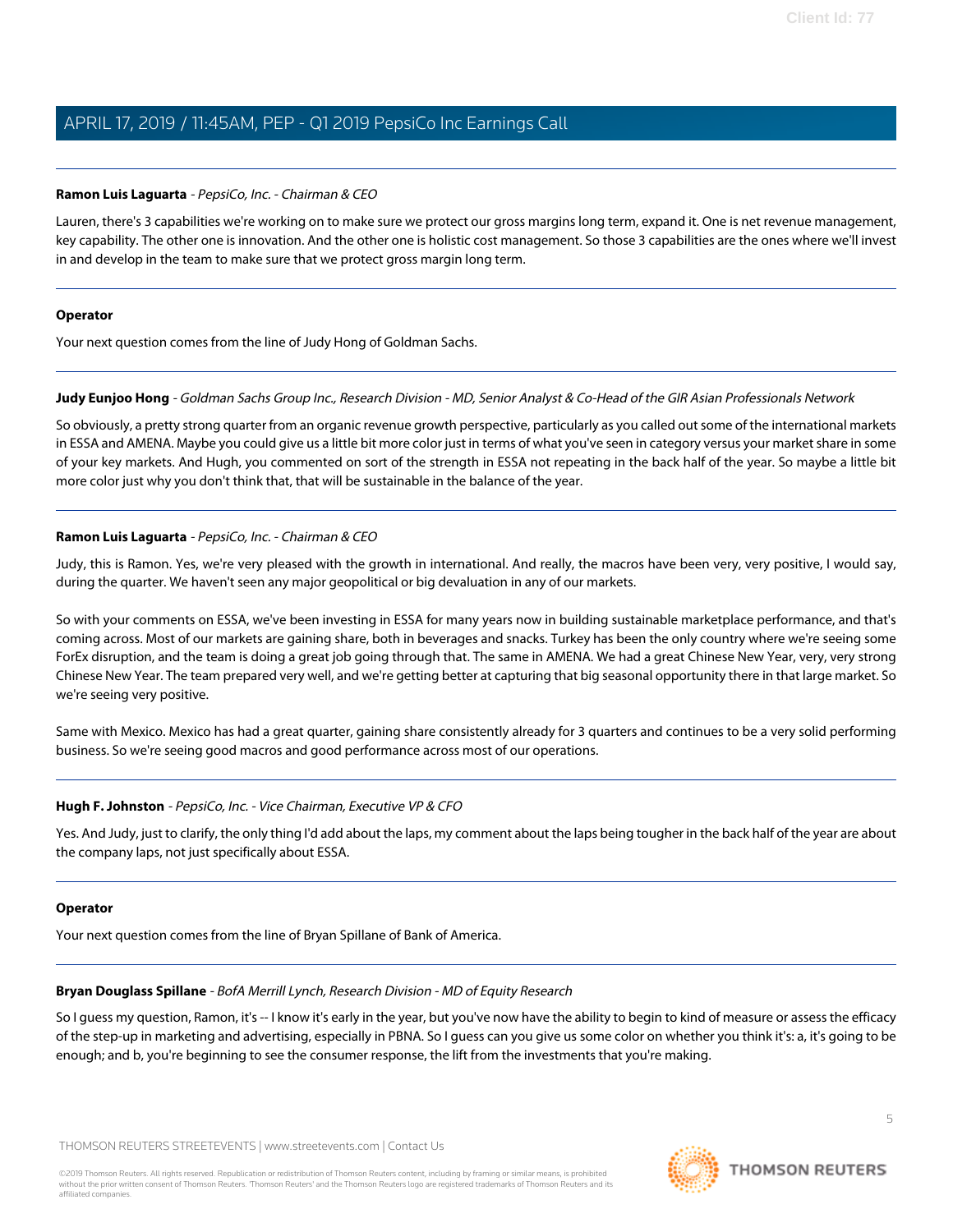### **Ramon Luis Laguarta** - PepsiCo, Inc. - Chairman & CEO

Bryan, yes, of course. Listen, it's the third quarter of growth in NAB, so we feel good about the progress we're making in NAB. We feel good about a couple of areas. First, I think we're really strengthening the brands. We feel very good about how Pepsi is performing, so yes, the investment in Pepsi and some of the portfolio innovation and especially packaging innovation is working very well in Pepsi. We're seeing an improvement in Gatorade. The velocity of Gatorade is improving as well. I think we have some more work to do in Dew, and we will be investing more in Dew during the year. So we feel good about that part of our investments.

I think what we feel really good is about our innovation. Innovation is really working very well in North America beverages. So if you think about LIFEWTR, third year of growth, doubling velocities as we increase distribution. Still, the velocity is going very fast. We're feeling very good about Game Fuel, some of the innovation we have in the energy area. Gatorade Zero is going to be a big incremental opportunity for us. It's driving category growth, and it's driving share for Gatorade. So we feel good about our innovation and some of our brand investments.

The areas where we are still working on is executional excellence, and we made the new division structure. That's going to help us a lot in terms of becoming a much more stronger local operator whilst keeping a very good customer service to our large national customers. So we'll keep investing in that area, but we feel good about the velocity of the brands, as I mentioned, the innovation. And we'll get better execution as we invest and take maximum benefit from the new organization.

### **Operator**

<span id="page-5-0"></span>Your next question comes from the line of Ali Dibadj of Bernstein.

### **Ali Dibadj** - Sanford C. Bernstein & Co., LLC., Research Division - SVP and Senior Analyst

So I actually have 2 questions. One is just a clarification on the onetimers. Because as we add them up -- I understand last year about the insurance recoveries and everything else, it seems like there's about \$100 million swing from last year to this year in these onetimers or about \$0.05 a share. I just want to make sure we're kind of getting to roughly the right number, as you guys think about it. And that's probably for Hugh.

And then the broader question is about the ROI and the nature of reinvestments, not because 5% organic sales growth isn't good. I mean, we thought you'd ran it up to 5%. You ran it down to 5%, so that's all great. But is really North America driven more by price/mix versus volume? So trying to understand the nature of your investments. We would expect a little bit more, I guess, volume-driven or demand-building type investments given the plan that you laid out before for marketing, et cetera. So those 2 questions would be really helpful, please.

### **Hugh F. Johnston** - PepsiCo, Inc. - Vice Chairman, Executive VP & CFO

Yes, I'll answer -- I'll take the question around onetimers. Depending on what you characterize as onetime, I think that's about right, \$100 million swing. In addition to that, obviously, the tax rate was higher in the quarter this year. But I think \$100 million swing is about right.

### **Ramon Luis Laguarta** - PepsiCo, Inc. - Chairman & CEO

Yes. And on the investment, Ali, I think it's still premature to get any good readings on the return on investment. However, we've seen, as I said, velocity of the brands improving. We're seeing market share recovery in a lot of the segments. We're seeing the brand equity better. We're seeing some of our numerical distribution and customer service KPIs improving. So we feel good about how our investments are turning into positive operating numbers. And we feel good about the progress we're making.

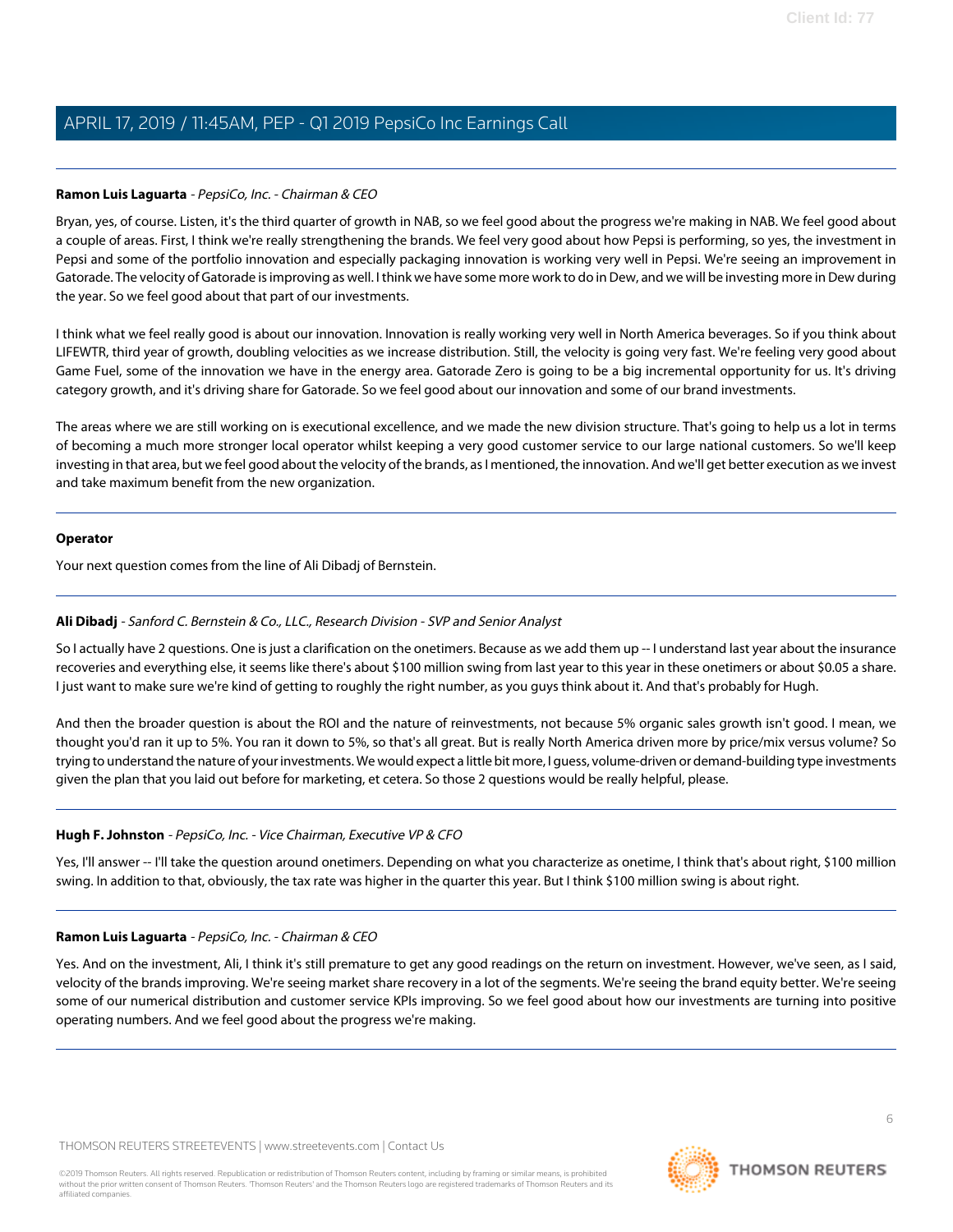### **Operator**

Your next question comes from the line of Andrea Teixeira of JPMorgan.

### <span id="page-6-0"></span>**Andrea Faria Teixeira** - JP Morgan Chase & Co, Research Division - MD

So I wanted to just follow-up on FLNA. And volumes continue to be strong on material stack and running about 3% in pricing the same way. I was just wondering if you can give us comfort that you're seeing good quality on that growth? And I think you called out in the Q on the big franchises still running at a very high pace. So if you can comment on how you see the progress into the goal of this 5%? And how sustainable you see it going forward?

### **Ramon Luis Laguarta** - PepsiCo, Inc. - Chairman & CEO

Yes. The category in savories is performing very, very well in the U.S., and I think it's a combination of our investments. Obviously, we have a big share of this category and some other players investing. We are obviously having a very good partnership with our customers, building -- increasing the space of this category in the stores. So it's a compounded impact of multiple factors that is driving the category. Within this category, Frito-Lay is improving its share performance as well, so we're seeing the double impact of that.

The -- you were referring to pricing. We're getting better at net revenue management and how we're capturing the maximum pricing of every occasion. So I think Frito has done a great job of managing their mix to obviously maximize revenue of the demand that there is in the market. And then they've made some operational adjustments to some of the supply chain bottlenecks that we had in the past. And we've been able to capture some of the seasonal opportunities, especially around Super Bowl in, I would say, in a very, very impactful way together with our beverages business as well. So we had a very good Super Bowl.

So you put it all together and the category is healthy. I think this category will continue to have strong tailwinds as consumers -- we've talked this in the past, consumers go into more on unstructured meals during the day. So we have -- I think we tailwinds. Plus our investments, I think, are accelerating the performance of this category. So we feel good about Frito. Obviously, also, we're working on productivity and make sure that the business continues to generate the efficiencies to reinvest, make sure that this model is sustainable long term.

### <span id="page-6-1"></span>**Operator**

Your next question comes from the line of Bonnie Herzog with Wells Fargo.

### **Bonnie Lee Herzog** - Wells Fargo Securities, LLC, Research Division - MD and Senior Beverage & Tobacco Analyst

I wanted to ask about CSDs. There's a fairly wide delta remaining between your share performance and that of your largest branded competitor, especially in the U.S. So could you guys update us on some of your initiatives in CSDs, specifically innovation which you didn't mention any plans that I heard? And then how successful has your stepped-up spending been in that category specifically? And then finally, I guess, I'd like to understand how big of a priority CSDs are relative to your other beverage categories in term of the investment spend and allocation of resources?

### **Ramon Luis Laguarta** - PepsiCo, Inc. - Chairman & CEO

Okay. Good. So listen, of course, CSD is a very critical category for us, and we talked about that. And we need to have a balance growth between CSDs and NCBs if we really want to make progress in this business. So from that point of view, it's clear that we're treating both segments of the market with a very clear intention of allocation of resources, with CSDs taking a very important role for us.

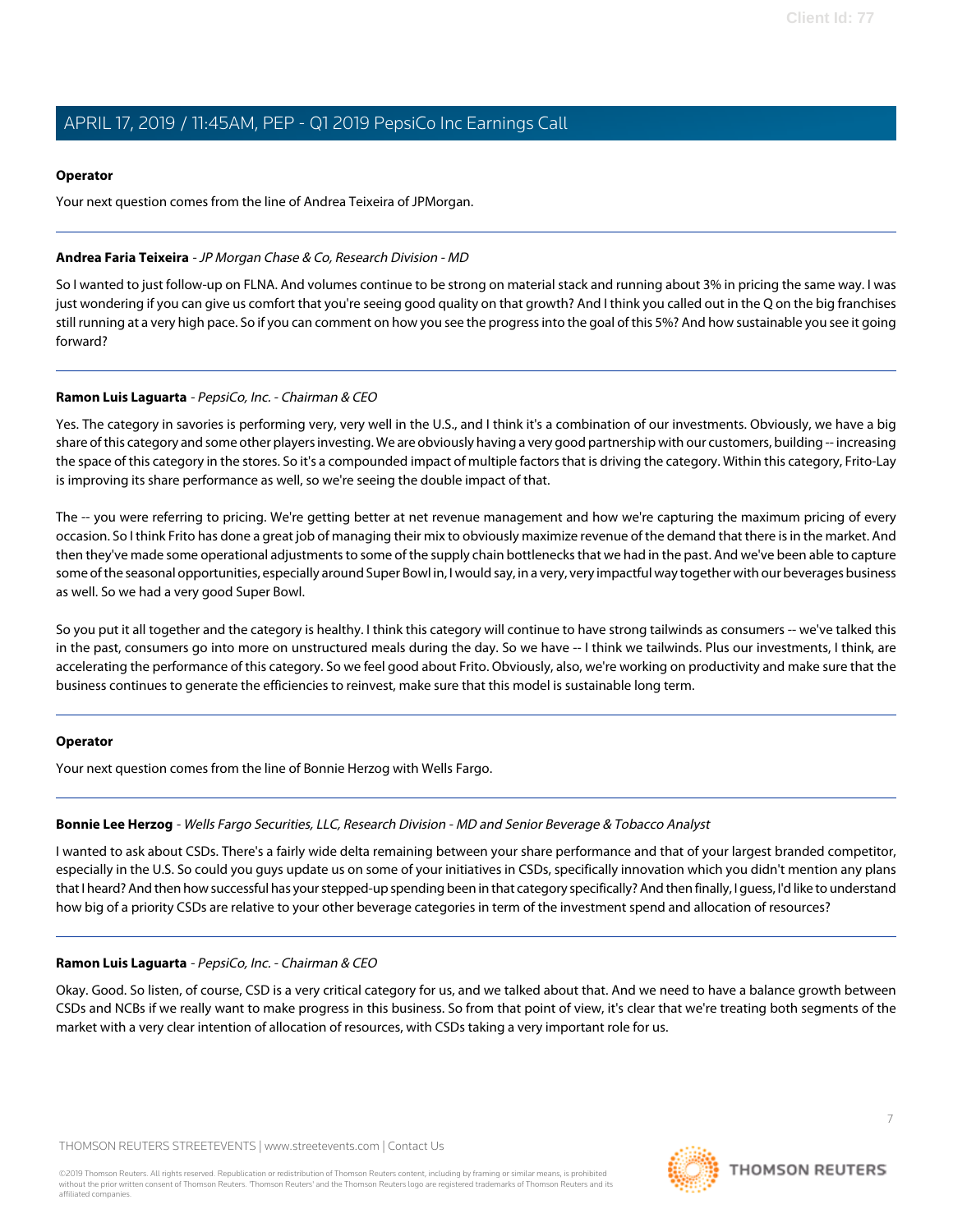Within CSDs, our first priority was Pepsi. And we started investing in Pepsi last year. The good news is that the Pepsi brand is gaining share of CSDs already so -- and pretty good growth compared to our cola competitor. So we feel good about that large segment of CSDs.

Now as I said before, we're working on Dew. Dew is also improving its performance in its core portfolio, and we have some laps that are over as of March, so you will see an improvement in CSD share. We continue to invest against Dew. You'll see -- I already mentioned the innovation. There is innovation on Dew brand. Game Fuel is one of the innovations in Dew brand. We have other innovations coming up in this summer that you guys will be able to see in the marketplace, and you'll see some very strong activations of the brand coming up in the summer.

So we feel good about Pepsi, and it's a combination of brand, it's the combination of non-sugar doing very well, mini cans doing very well. So the portfolio transformation we've made as well is helping us to -- for Pepsi to outgrow the CSD market. And now Dew is the next area of focus, and I'm confident we'll see performance improvement in the next quarters in Dew.

### **Operator**

<span id="page-7-1"></span>Your next question comes from the line of Vivien Azer of Cowen and Company.

### **Vivien Nicole Azer** - Cowen and Company, LLC, Research Division - MD and Senior Research Analyst

So I was just hoping also to talk about beverages and ask for an update on SodaStream. How that's going? And any update on your thinking on the role that will play in your broader beverage initiative.

### **Ramon Luis Laguarta** - PepsiCo, Inc. - Chairman & CEO

Yes, I think we talked during the strategic review. SodaStream Is a long-term strategic bet for us, and it's in multiple dimensions. One is, we think consumers will be looking for customization of their beverages solutions at home, and I think SodaStream, it is a very good tool to provide that to consumers. Obviously, we're going to innovate in improving the flavor experience and some other options for consumers to really capture that need. Obviously, it is -- there is a sustainability angle to SodaStream. And when we think that we're -- we can provide consumers with very good beverage experiences without packaging, without waste. And that's, I think, a big, big plus for this opportunity.

The performance is good. It's accelerated versus the past. We're not going to disclose specifics. But if you know the past performance of SodaStream, it is accelerating. The penetration in most of the European countries, which is the #1 KPI we're measuring, keeps increasing. The same in Canada, the same in the U.S. which are the largest markets for this business. So we feel good about the operational results, and we feel good about the value that PepsiCo as a company is adding to SodaStream especially in the areas of R&D and flavor innovation, customer relationships and some of the direct-to-consumer opportunities that this business has.

### <span id="page-7-0"></span>**Operator**

Your next question comes from the line of Kaumil Gajrawala of Crédit Suisse.

### **Kaumil S. Gajrawala** - Crédit Suisse AG, Research Division - MD & Research Analyst

Ramon, presumably, when you first started, you developed a 1-year, 3-year, 5-year plan and such. And as we think about that, do we think about the this year's investment spending as a bit of a one and done, and the investment becomes part of the base and we're back to algorithm? Or do you think of it as, this is the first full year. We have some critical things to do. And then next year, there's a new set of initiatives that require further step-up to hold momentum or maybe even something different.

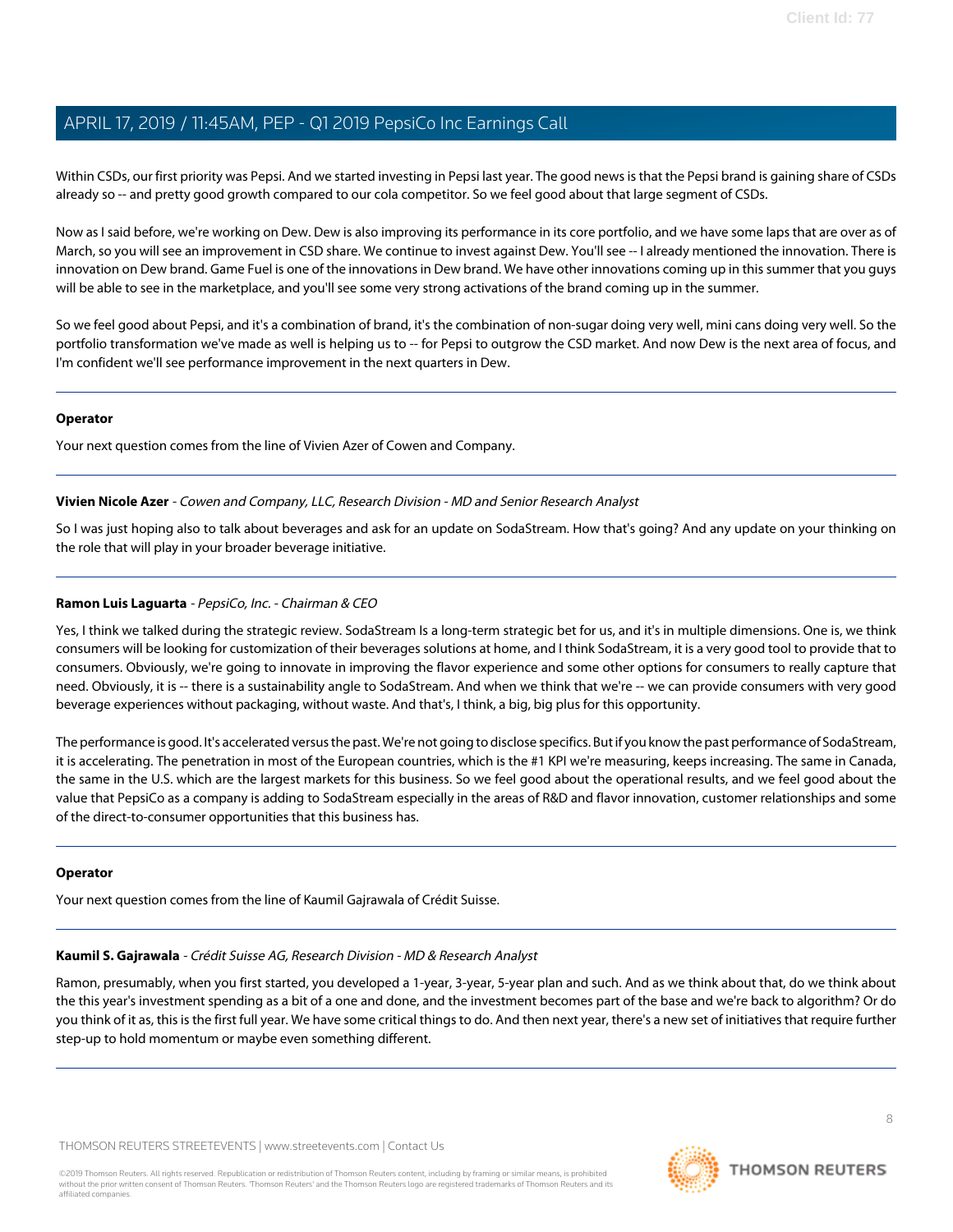### **Ramon Luis Laguarta** - PepsiCo, Inc. - Chairman & CEO

No, when we talked in February, we're quite clear I think on -- this is a year where we -- we're obviously taking some of our internal monies and redirecting them, that we needed some additional investments to make sure that we stepped up our performance in some areas. And also, we are starting to create some capabilities that will hopefully drive the sustain performance in the future. So we remain with the same investment position as we said in February.

### **Hugh F. Johnston** - PepsiCo, Inc. - Vice Chairman, Executive VP & CFO

And to add to that and just to reiterate what Ramon was saying, Kaumil, we talked about next year, we will be back on long-term algorithms. So...

### **Ramon Luis Laguarta** - PepsiCo, Inc. - Chairman & CEO

Correct.

### **Operator**

<span id="page-8-0"></span>Your next question comes from the line of Caroline Levy of Macquarie.

### **Caroline Shan Levy** - Macquarie Research - Senior Analyst

I wondered if you could talk a little bit about the other categories in beverages. There's stepped-up competition coming in coffee. We're just seeing a lot of new brands as well as the Monster coffee business is doing pretty well; and then needless to say, energy; and again, some great new brands both in sports and energy and almost a merging of those 2 categories. So if you could talk about your approach to defending share in coffee and to growing against energy and sports against the newer players, that would be really helpful.

### **Ramon Luis Laguarta** - PepsiCo, Inc. - Chairman & CEO

Yes. Different market positions in different market segments, right? So in energy, we're challengers, and our opportunity in energy is clearly innovate to go into spaces that the current players are not now playing. So we're addressing energy from the coffee market. We're addressing energy from energy, like Game Fuel, with specific positionings within that, narrower but probably more functional. And so we are challengers, and we want to have that mentality of going after existing leaders in this category and trying to get market share from that segment.

In the other 2 categories that you mentioned, our critical role is to keep building the -- make sure that those categories remain very healthy. They keep growing above NRB, and that's what's happening with coffees and with sports drinks. They're both growing fast. Our biggest innovation in beverages is Gatorade Zero. I think it's going to be a, I think, very good innovation, very incremental to the category and good for our share of market. So we're investing big into Gatorade Zero, and we're investing big into Gatorade. Of course, Propel is doing very well. So we have a broad-based approach to the sports category, and we see our velocities improving.

When it comes to coffee, the same approach. And we think our role is to continue to innovate in this category, make sure that we premiumize. At the same time, we give value. We cover all the different spaces where the category can go. And we see our Starbucks coffee partnership very strong and clearly growing above what is the average of our company, so very accretive.

Some of these players that are coming into our categories, they -- some of them, they stay for long time. Some of them, they come in, and then 2 years later, they're not there. So our approach to this category is sustained innovation; consumer insights to drive the category long term; keep investing; make sure that we keep driving the growth, the margin expansion of those categories long term.

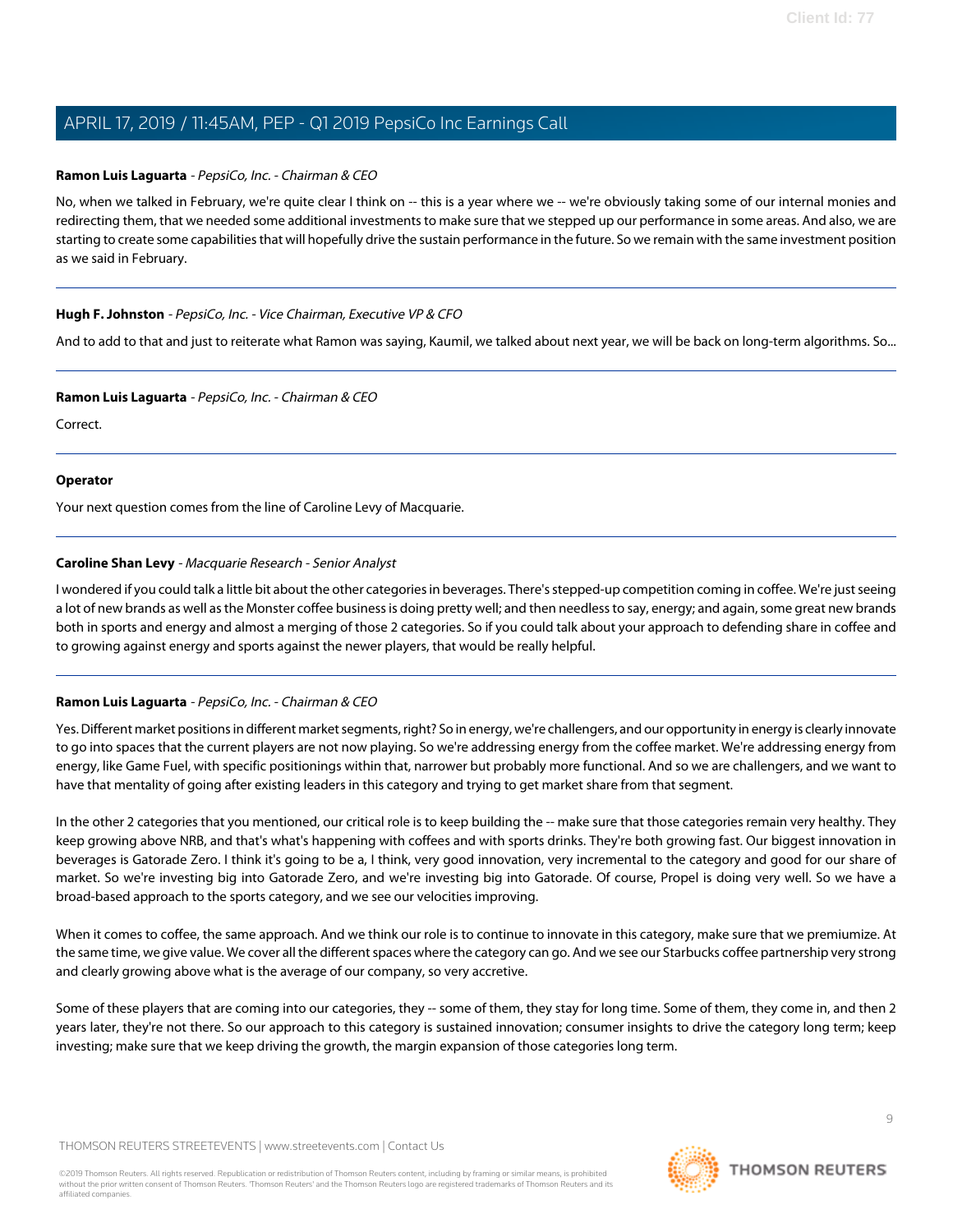### **Operator**

Your next question comes from the line of Steve Powers of Deutsche Bank.

#### <span id="page-9-1"></span>**Stephen Robert R. Powers** - Deutsche Bank AG, Research Division - Research Analyst

So Ramon, you talked at CAGNY about the importance of investing, among other areas, in more impactful science and design-led innovation. And you've highlighted on this call, just in response to last question, some of the initiatives you have underway this year as it relates to the beverages. But when you step back, how would you assess the 2019 innovation and new product pipeline globally relative to what you hope to bring to market in 2020 or '21? And where might you say you see the most room for incremental improvement there?

#### **Ramon Luis Laguarta** - PepsiCo, Inc. - Chairman & CEO

Yes. Listen, we're -- as part of the capabilities we're building is this one that you referred to. I think it's critical for us to continue to drive the growth of our categories, continue to create value for our customers in a sustained way, right? And that's where we're investing. We'll talk to you in the - probably in the summer about how we're looking at innovation, and from the capability point of view. How we're segmenting different ways of innovate. I think it's very different how you do a local refresh innovation versus what are the big bets for the company versus how do you do lift and adapt and lift and shift globally, which is a huge opportunity, as you can imagine, from a -- for a global company. So we'll talk more in the future.

But of the capabilities that we're investing heavily, and we're repurposing money from other cost lines of our P&L into capabilities. It is innovation, and it is -- especially the different types of innovation that you were talking about.

We feel good about 2019 from the innovation point of view. And the fact that we're growing 5.2%, it is a reflection of we're growing the core, but we're also adding some new segments that are very incremental to our top line and also to our categories and our customers who -- we want to position ourselves as a key growth contributor to our customers through innovation, through category growth.

#### <span id="page-9-0"></span>**Operator**

Your next question comes from the line of Robert Ottenstein of Evercore ISI.

### **Robert Edward Ottenstein** - Evercore ISI Institutional Equities, Research Division - Senior MD & Head of Global Beverages Research

A few related questions on Frito-Lay North America. First, you mentioned that you expect the growth to slow as the year progresses. Is that purely a function of tougher comps? Second, can you talk about the impact of mix in the quarter, both in terms of the pricing and volume? And third, I think you've mentioned in the 10-Q that you had double-digit declines in Santitas. If you could talk a little bit about what's going on there?

#### **Hugh F. Johnston** - PepsiCo, Inc. - Vice Chairman, Executive VP & CFO

Yes. Hey, Robert, it's Hugh. I'll handle that one. Some of the commentary I gave on Frito-Lay with performance balance of the year is driven by the lapses as you've anticipated. In addition to that, we had a particularly good January as we had some tightening in areas of our supply chain. We addressed those issues, and we really had a very big Super Bowl, bigger than we've had in previous years because we unlocked some areas of the supply chain. So I think that was a big driver for the quarter. Obviously, that's a onetime event. We don't see that repeating over the balance of the year because it was much more driven by January challenges. Regarding mix in the quarter, it was quite positive, so we certainly feel good about where Frito-Lay mix is.

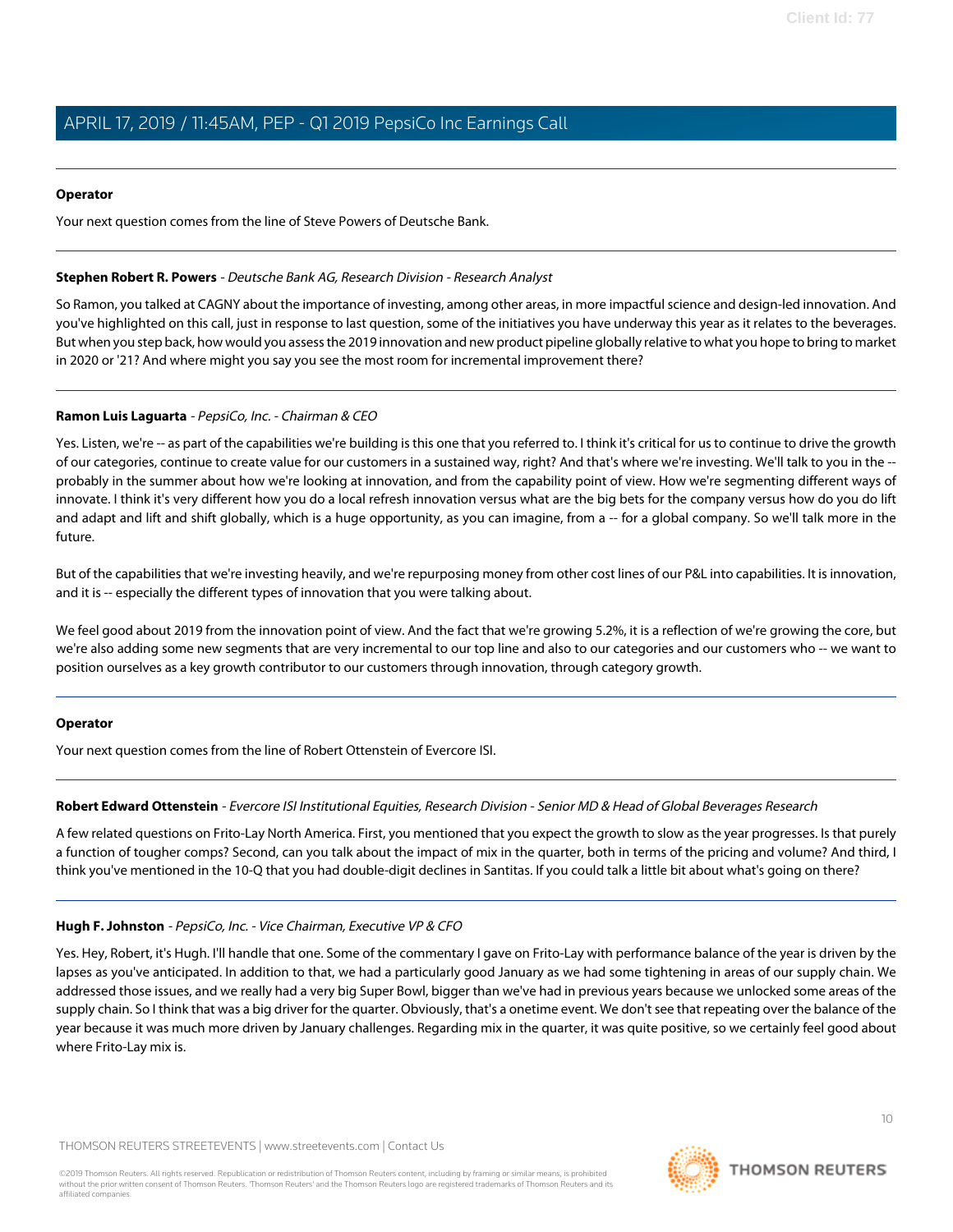#### **Operator**

<span id="page-10-0"></span>Your next question comes from the line of Amit Sharma of BMO Capital Markets.

#### **Amit Sharma** - BMO Capital Markets Equity Research - Analyst

Ramon, you mentioned good macros in most of your markets during the quarter. Can you just outline for us how do you see that evolving for the rest of the year? IMF recently cut down global growth outlook a little bit. Can you just talk about how you'll see that developing for the rest of the year as well, please?

### **Ramon Luis Laguarta** - PepsiCo, Inc. - Chairman & CEO

Yes. Happy to. Listen, we're seeing very good demand for our categories globally. So obviously, I mean, we sell snacks and we sell beverages, so low-price-point product. But sometimes, the big GDP fluctuations are driven by other components of the GDP, not so much consumption, not so much consumption of our categories. So the way we tend to look at our business is, is employment good? Is wages and salaries, are they moving in the right direction? So we see that stay. And we don't see any reasons why in the U.S. or in some of our big markets, this is changing.

ForEx is a big -- has a big impact to our P&L, especially in markets where we -- some of the supply chain comes from outside of the country. And so far, ForEx has been good, has been stable in the ruble, the euro, the peso, Mexican pesos. So some of our big markets, the ForEx has been good. So our estimate is that it's going to continue to be quite stable. Having said that, there is always the possibility, obviously, of geopolitical events or some others that might disrupt some of the demand. So -- but at this point, we feel good about the projections for macros for the balance of the year.

#### <span id="page-10-1"></span>**Operator**

Your next question comes from the line of Bill Chappell of SunTrust.

### **William Bates Chappell** - SunTrust Robinson Humphrey, Inc., Research Division - MD

Just want to go back to North America Beverage and just try to understand your commentaries. Are you pleased with the kind of progress of CSDs in the quarter, that Pepsi was kind of gaining share and pleased with the progress there? But we're only kind of 2 quarters removed or, really, 1 quarter removed from changing the strategy, reinvesting and kind of taking a step back. So trying to understand, are things moving faster than you expected? Was advertising -- have a bigger impact than you expected this quarter? Or are we still expect -- are there still kind of a step-change from here?

### **Ramon Luis Laguarta** - PepsiCo, Inc. - Chairman & CEO

No, we are -- I think the teams are doing a great job. And things are coming as planned, right? So it's a combination of innovation, it's a combination of good advertising, quantity of advertising, execution in stores and Pepsi has been the focus of our execution in stores, implementing the innovation and also improving the looks of the products. So things are coming as planned, as you said, 3 into quarters this turnaround strategy. And we are pleased with the results. I mean growing above CSD category is, I think, is a very good output of the inputs that we put into this. So we feel good about it.

#### **Operator**

Your next question comes from the line of Laurent Grandet of Guggenheim.

THOMSON REUTERS STREETEVENTS | [www.streetevents.com](http://www.streetevents.com) | [Contact Us](http://www010.streetevents.com/contact.asp)

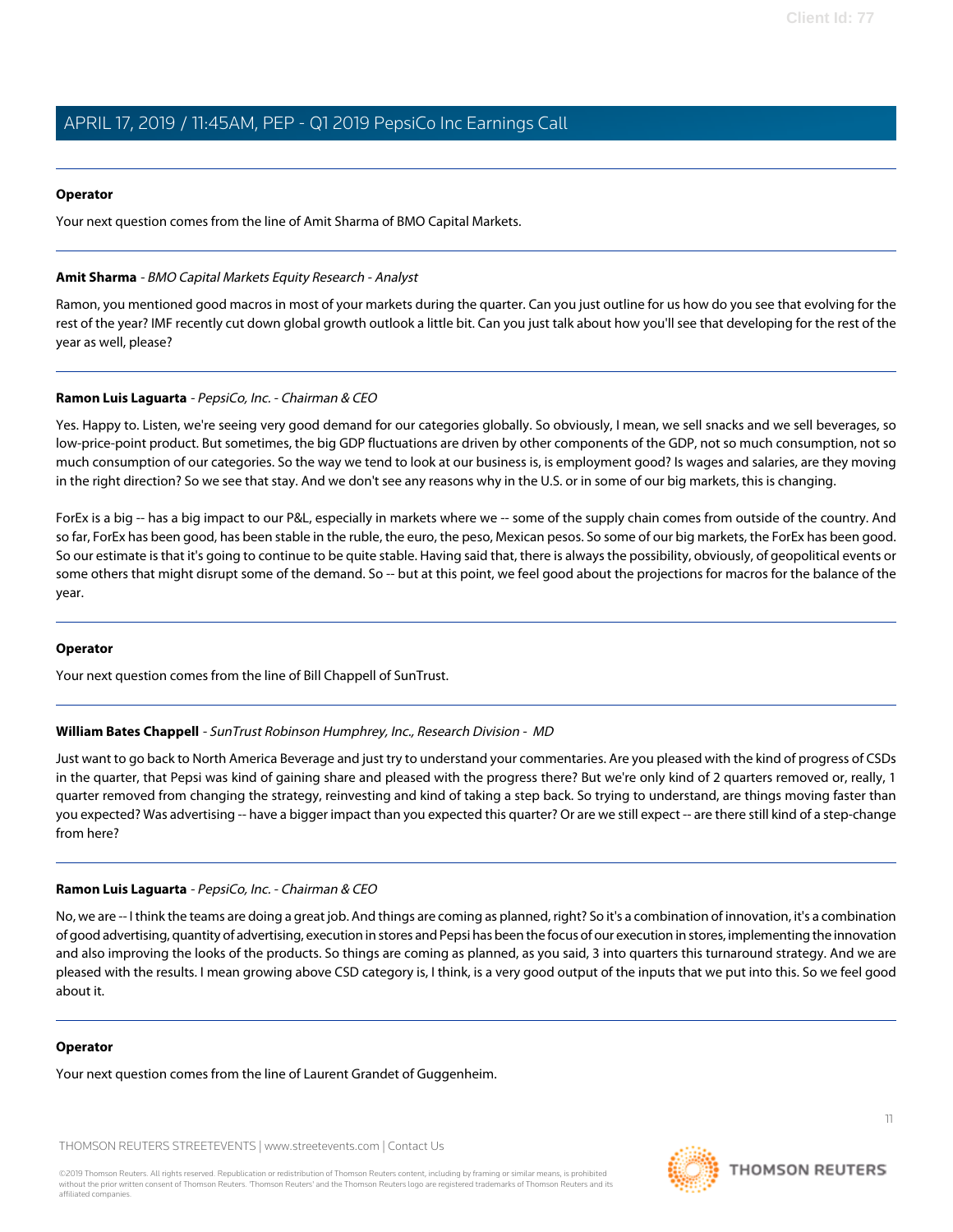### <span id="page-11-1"></span>**Laurent Daniel Grandet** - Guggenheim Securities, LLC, Research Division - Senior Analyst and MD of the Consumer & Retail Team

I'd like to focus my question on the profitability of your international segments. Those increased significantly. Could you give us more color on where the improvement is coming from? And how sustainable that is in the coming quarters?

### **Hugh F. Johnston** - PepsiCo, Inc. - Vice Chairman, Executive VP & CFO

Yes. Happy to, Laurent. I mean we saw profitability improvement across all 3 of the big segments. We did benefit to some degree in both Russia and in Mexico from some insurance recoveries. And we put all that in the disclosure so you can back those onetime items out. That said, we saw a good solid fundamental operating profit performance improvement basically across the big segments even ex those gains.

### **Operator**

<span id="page-11-0"></span>Your next question comes from the line of Kevin Grundy of Jefferies.

### **Kevin Michael Grundy** - Jefferies LLC, Research Division - Senior VP & Equity Analyst

First question I have is a housekeeping for Hugh. Free cash flow conversion for the business longer term, understanding that you're ramping up some spending this year, what's the right free cash flow conversion? And over what period of time you think you can return to it? And then the strategic question for Ramon. I'm just trying to reconcile some of your comments on sports drinks with what we're seeing in the scan data from a market share perspective, with PepsiCo down -- or excuse me, Gatorade down 360 basis points in the most recent 4 weeks, and over the past year, down close to 400 basis points. So when should we expect to see that get better? I'm sure that cannot be satisfying. And then what do we expect going forward? When should we expect to see some of those trends get better? Is there anything tactically you need to do differently, whether this is more advertising? Your promos down quite a bit. Your competitor's is up materially. So questions around Gatorade and anything you need to do tactically and when do share trends get better.

### **Hugh F. Johnston** - PepsiCo, Inc. - Vice Chairman, Executive VP & CFO

Why don't I handle the free cash flow question first. We don't give specific quidance on free cash flow. The one thing that we did comment on in the past, just as a reminder, is that we would see a step-up in CapEx this year and lesser so in the next several years. And we would expect over the course of about 4 years for that go back -- for that to go back to something around 5%. So as you model that out, I think you'll get to a reasonable overall cash flow number. Nothing else should be notably different relative to the historical projections on cash flow. It's just a step-up in CapEx.

### **Ramon Luis Laguarta** - PepsiCo, Inc. - Chairman & CEO

Yes. And with regards to Gatorade, we're investing in several areas. We're investing in improving our communication and the amount of advertising as you're saying. We're improving the packaging of the product. I think there is an opportunity to improve the packaging. And then most importantly, we're going after additional consumers. And Gatorade Zero is a very strategic intentional innovation to go after consumers that have left Gatorade franchise because of the sugar level, so people that still want the same efficacy when it comes to hydration but want less sugar. From the early reads that we have on Gatorade Zero, it is performing as we intended in terms of expanding the category capture in new consumers and driving incrementality for the brand. So we're very hopeful that those 3 levers will help us regain growth.

The fact of the matter is that we also have other brands play in that space. Propel is a great brand that we have in that space of sports hydration with a different positioning, but growing very fast. And we'll come up with some other innovations. Obviously, I cannot disclose for competitive reasons. But there is new innovation coming up that hopefully will attack some spaces in the current sports overall category where we're probably